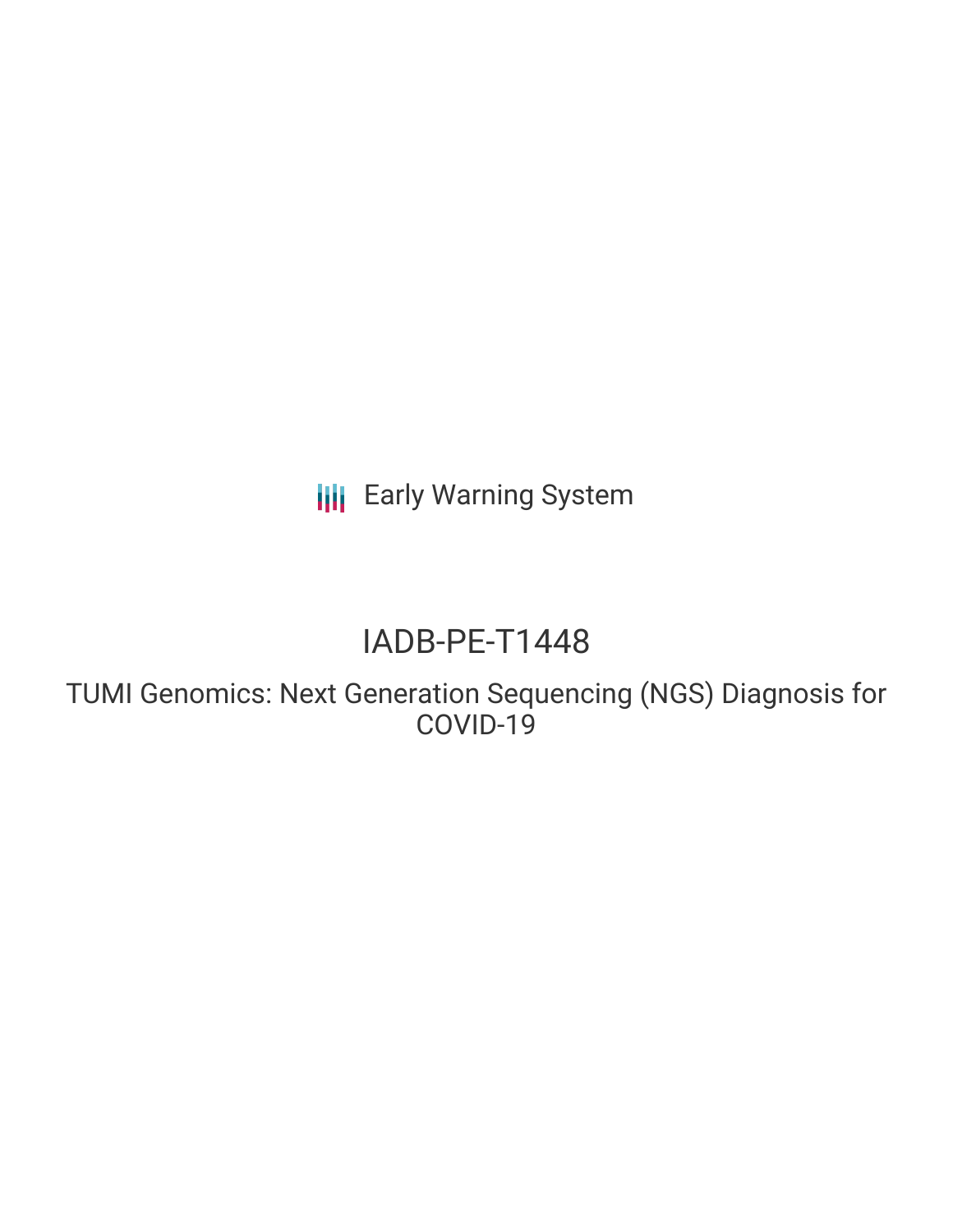

### **Quick Facts**

| <b>Countries</b>               | Peru                                        |
|--------------------------------|---------------------------------------------|
| <b>Financial Institutions</b>  | Inter-American Development Bank (IADB)      |
| <b>Status</b>                  | Approved                                    |
| <b>Bank Risk Rating</b>        | С                                           |
| <b>Voting Date</b>             | 2020-06-18                                  |
| <b>Borrower</b>                | Government of Peru                          |
| <b>Sectors</b>                 | Education and Health, Technical Cooperation |
| <b>Investment Type(s)</b>      | Grant                                       |
| <b>Investment Amount (USD)</b> | $$0.15$ million                             |
| <b>Project Cost (USD)</b>      | $$0.22$ million                             |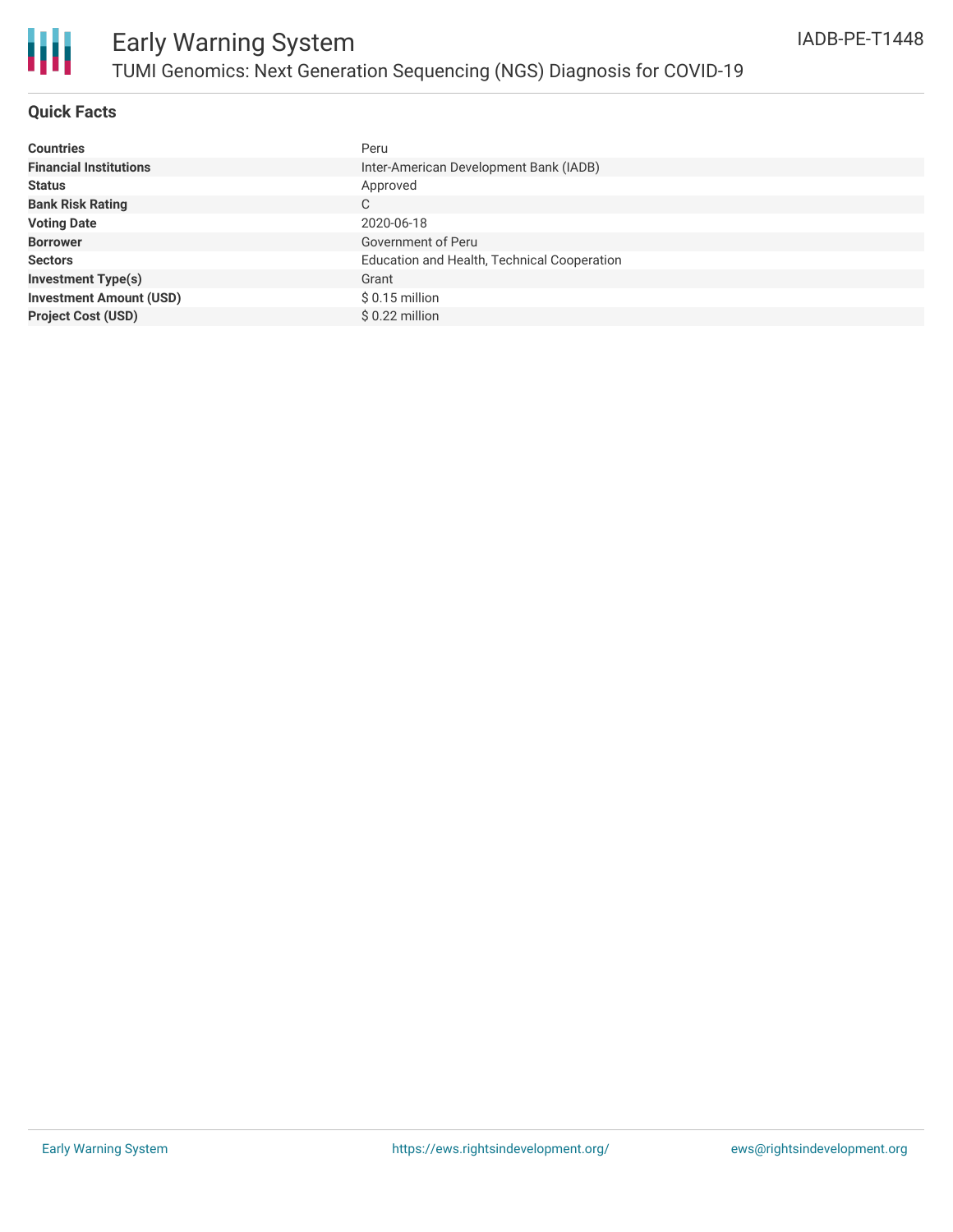

Ш

### **Project Description**

The solution proposed in this grant will increase the diagnostic capacity in Peru for SARS-CoV-2 and introduce a dramatically more sensitive and precise test than current tests (see additional information). Therefore, the immediate beneficiaries of our solution would be the Peruvian population, as well as the public health entities that are currently dealing with an accumulation of diagnostic tests. The world population will also benefit from our solution, as the data we collect in Peru can be used to track the evolution and movement of SARS-CoV-2 allowing effective containment of the pandemic. Long-term beneficiaries include the international community of drug researchers and developers who could use the viral genomic data collected by Tumi Genomics to reveal the molecular epidemiology and evolution of the SARS-CoV-2 virus and guide effective treatment.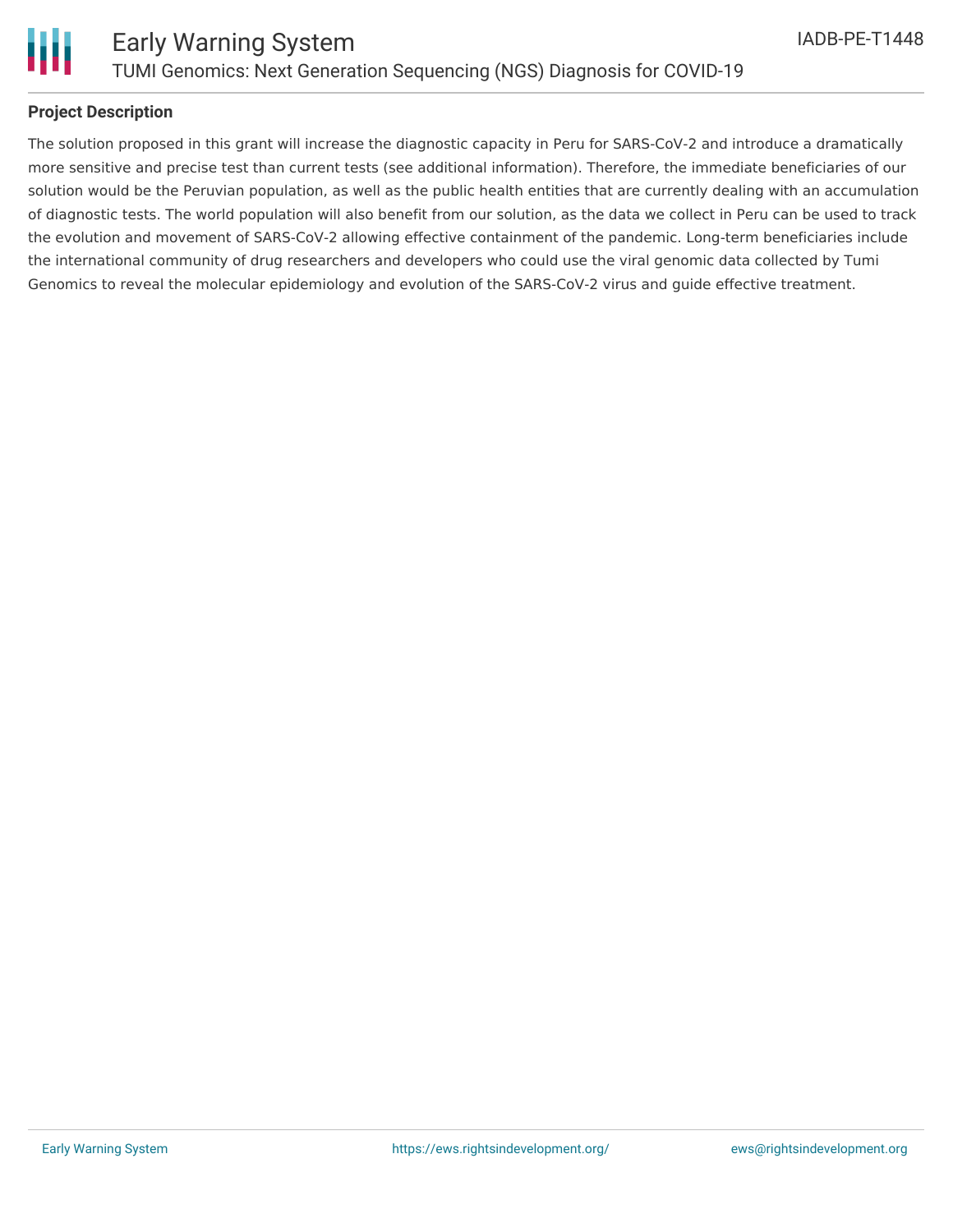

## Early Warning System TUMI Genomics: Next Generation Sequencing (NGS) Diagnosis for COVID-19

### **Investment Description**

• Inter-American Development Bank (IADB)